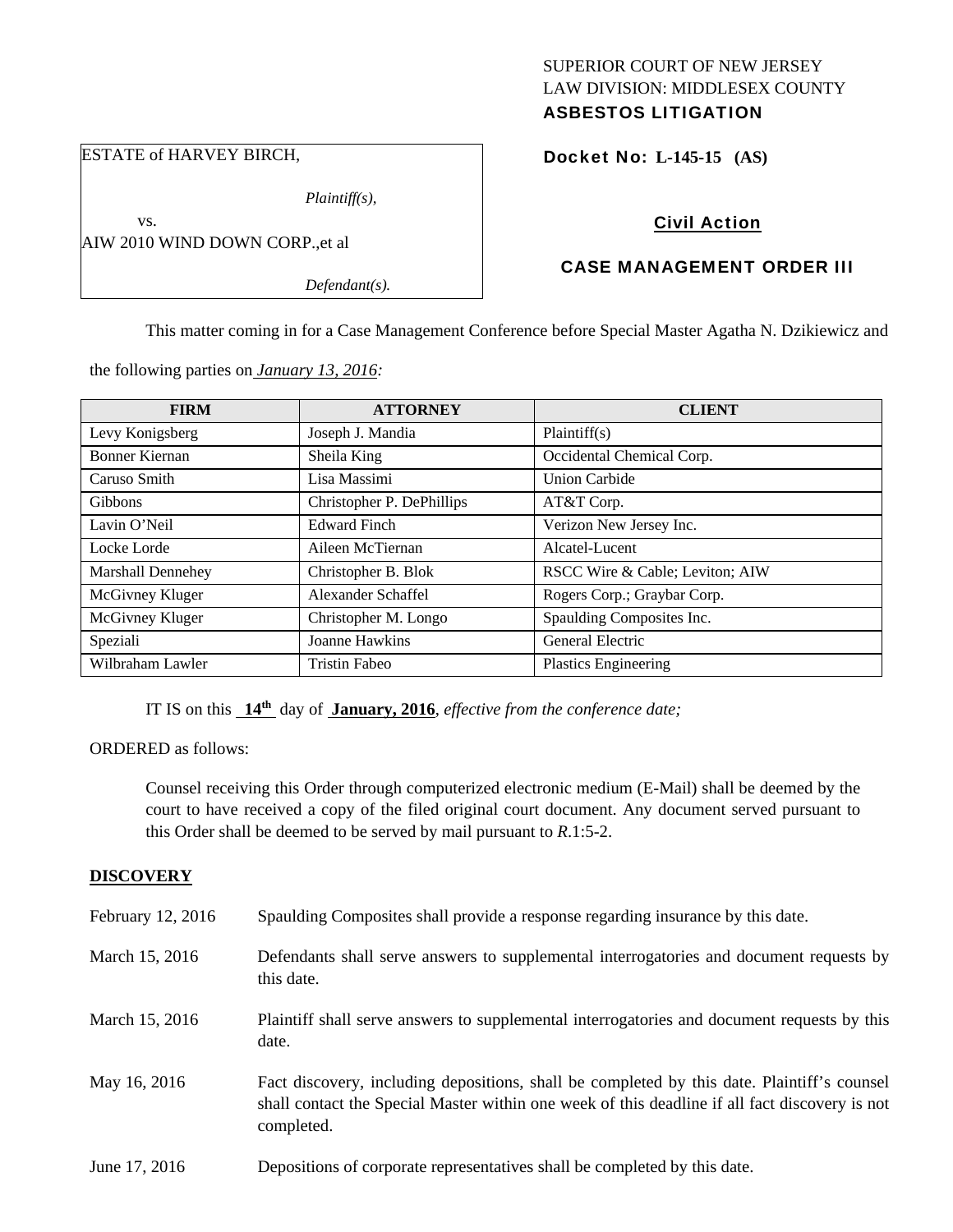## **EARLY SETTLEMENT**

August 26, 2016 Settlement demands shall be served on all counsel and the Special Master by this date.

## **SUMMARY JUDGMENT MOTION PRACTICE**

| July 8, 2016    | Plaintiff's counsel shall advise, in writing, of intent not to oppose motions by this<br>date. |
|-----------------|------------------------------------------------------------------------------------------------|
| July 22, 2016   | Summary judgment motions shall be filed no later than this date.                               |
| August 19, 2016 | Last return date for summary judgment motions.                                                 |

## **MEDICAL DEFENSE**

February 29, 2016 Plaintiff shall serve medical expert reports by this date.

- February 29, 2016 Upon request by defense counsel, plaintiff is to arrange for the transfer of pathology specimens and x-rays, if any, by this date.
- September 19, 2016 Defendants shall identify its medical experts and serve medical reports, if any, by this date. **In addition, defendants shall notify plaintiff's counsel (as well as all counsel of record) of a joinder in an expert medical defense by this date.**

#### **LIABILITY EXPERT REPORTS**

- June 17, 2016 Plaintiff shall identify its liability experts and serve liability expert reports or a certified expert statement by this date or waive any opportunity to rely on liability expert testimony.
- September 19, 2016 Defendants shall identify its liability experts and serve liability expert reports, if any, by this date or waive any opportunity to rely on liability expert testimony.

#### **ECONOMIST EXPERT REPORTS**

- June 17, 2016 Plaintiff shall identify its expert economists and serve expert economist report(s), if any, by this date or waive any opportunity to rely on economic expert testimony.
- September 19, 2016 Defendants shall identify its expert economists and serve expert economist report(s), if any, by this date or waive any opportunity to rely on economic expert testimony.

#### **EXPERT DEPOSITIONS**

October 14, 2016 Expert depositions shall be completed by this date. To the extent that plaintiff and defendant generic experts have been deposed before, the parties seeking that deposition in this case must file an application before the Special Master and demonstrate the necessity for that deposition. To the extent possible, documents requested in a deposition notice directed to an expert shall be produced three days in advance of the expert deposition. The expert shall not be required to produce documents that are readily accessible in the public domain.

\_\_\_\_\_\_\_\_\_\_\_\_\_\_\_\_\_\_\_\_\_\_\_\_\_\_\_\_\_\_\_\_\_\_\_\_\_\_\_\_\_\_\_\_\_\_\_\_\_\_\_\_\_\_\_\_\_\_\_\_\_\_\_\_\_\_\_\_\_\_\_\_\_\_\_\_\_\_\_\_\_\_\_\_\_\_\_\_\_\_\_\_\_\_\_\_\_\_\_\_\_\_\_\_\_\_\_\_\_\_